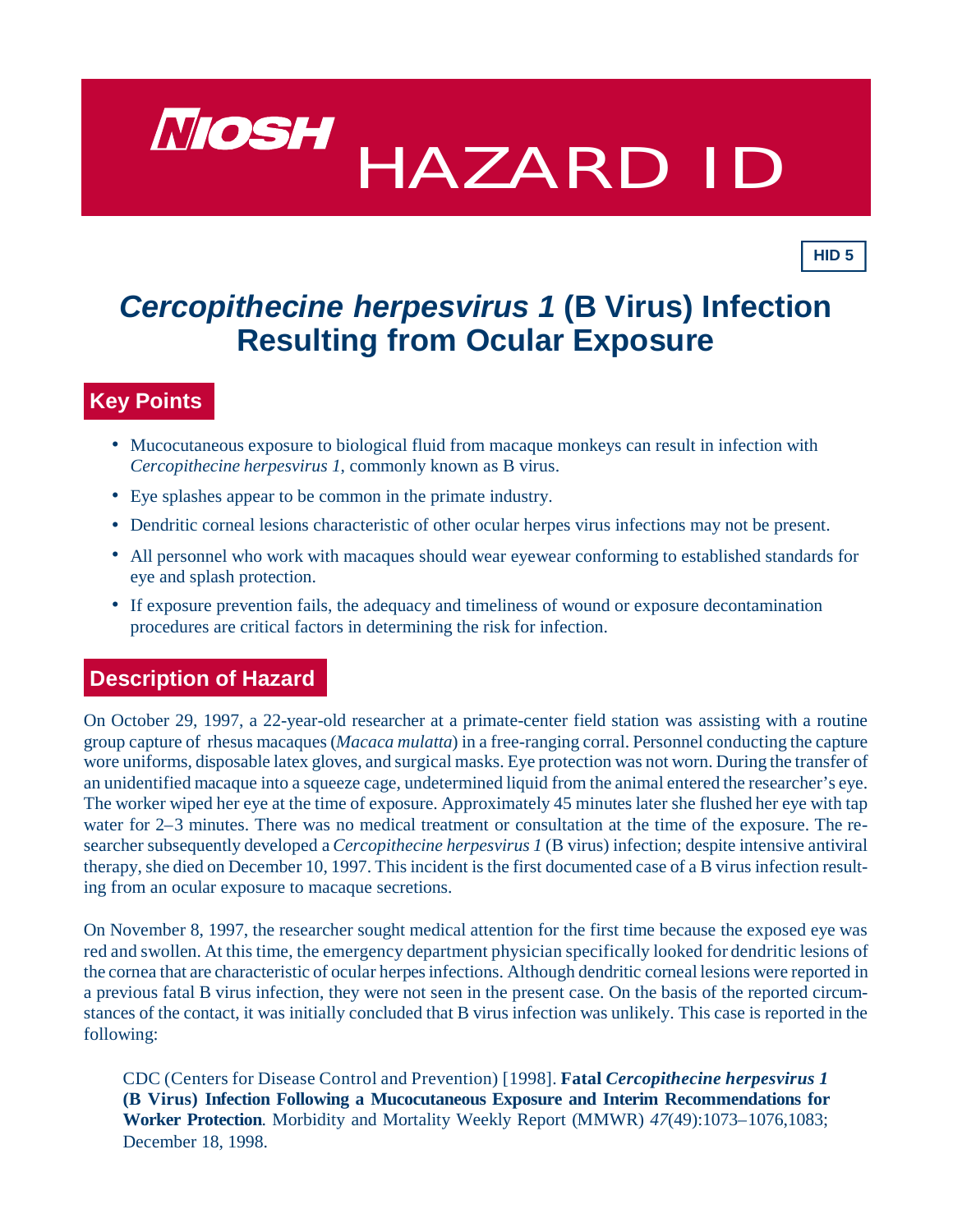# **About B Virus**

B virus infects ≥70% of surveyed captive adult macaques, but not other nonhuman primates (NHPs). Like humans infected with *Herpesvirus simplex* virus, monkeys infected with B virus have a lifelong infection, with inter mittent reactivation and shedding of the virus in saliva, conjunctival fluid, or urogenital secretions. Although virus shedding is more frequent during the mating season (roughly March to June) and when an animal is ill, under stress, or immunosuppressed, there are often no signs of shedding. Macaques should always be regarded as potentially infectious.

There have been approximately 40 known cases of fatal human B virus infection described in the English language literature. Previously reported human infections usually have been attributed to macaque bites or scratches, in juries from needles used near a macaque's mucous membranes or central nervous system, or contact with infectious products from the macaques. Incubation periods may be as short as 2 days, but more commonly they are 2 to 5 weeks. Most documented infections have occurred among biomedical research employees who worked with macaques. Laboratory workers handling only infected central nervous system or primary monkey kidney cell lines have also been exposed and, in at least one instance, infected. One case of person-to-person transmission has been reported.

# **Recommendations for Preventing B Virus Infections**

Published recommendations for the prevention and treatment of B virus infections in exposed persons include the following:

CDC (Centers for Disease Control and Prevention) [1987]. **Guidelines for the Prevention of** *Herpesvirus simiae* **(B Virus) Infection in Monkey Handlers.** Morbidity and Mortality Weekly Report (MMWR) *36*(41):680–683, 687–689; October 23, 1987.

Holmes GP, et al. [1995]. **Guidelines for the Prevention and Treatment of B-Virus Infections in Exposed Persons**. Clinical Infectious Diseases *20*:421–439.

Protective eyewear criteria have been established by the American National Standards Institute (ANSI):

ANSI [1989]. **Practice for Occupational and Educational Eye and Face Protection, Z87.1–1989**. American Society of Safety Engineers, Des Plaines, IL.

# **Actions You Should Take**

Preventing worker exposure to biohazardous material is the best protection against infection. All organizations that work with macaques or other NHPs should obtain the documents cited in this report (as well as other guidelines and educational materials) and review the occupational health hazards associated with working with NHPs. Employers should ensure that worker protection programs, policies, and procedures are in place to control infection risks from NHPs. Employers should conduct training and periodic assessments to ensure that worker protection programs are effective. In particular, all employees who come into contact with macaques or ma caque tissues should be trained about the risks of B virus and other infections and the importance of preventive measures.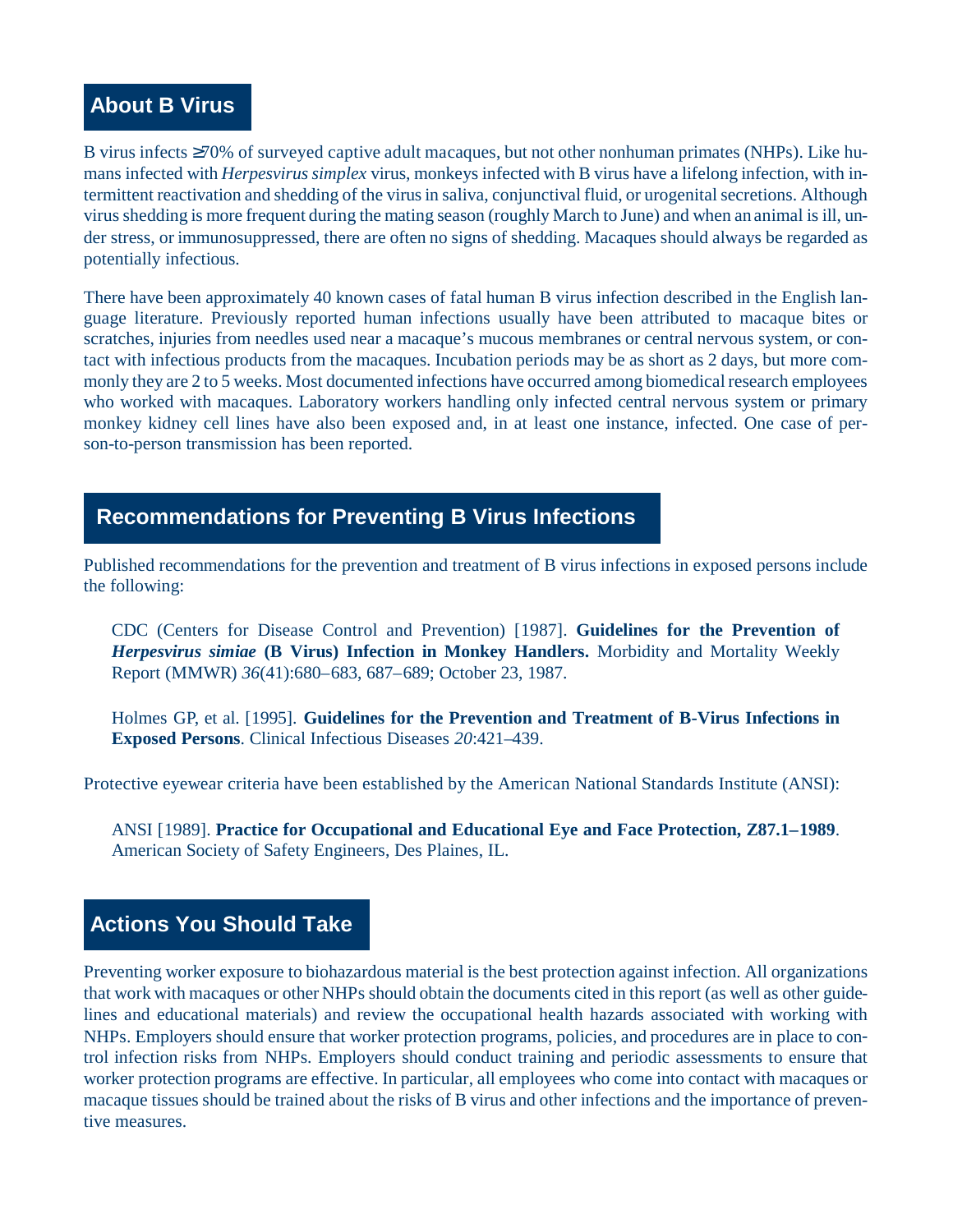Each institution working with NHPs should develop a written, comprehensive personal protective equipment (PPE) program that clearly identifies the PPE required for each specific task or working area of the facility and addresses training, inspection and maintenance, and periodic assessment of program effectiveness. Mandatory PPE should be selected based on a thorough worksite hazard assessment that considers all work procedures and associated hazards (including biohazards), potential routes of exposure, and potential adverse health outcomes.

Reviews of injuries and biohazard exposures among workers exposed to NHPs suggest that mucocutaneous contact with NHP body fluids is common; in one survey, 16 of 17 contacts with primate body fluids involved ocular exposure. Although the 1987 Centers for Disease Control and Prevention (CDC) *Guidelines for the Prevention of Herpesvirus simiae (B virus) Infection in Monkey Handlers* discourages handling fully awake macaques, ma caque handlers should be protected with appropriate eye protection when it is necessary to remove physically active animals from cages. The incident described in this report indicates that proper eye protection should also be mandatory during activities such as entering areas containing macaques, conducting captures, and transporting caged macaques. Other activities that require eye protection should be determined by the hazard assessment. Appropriate protective eyewear selection should be based on a number of factors, including the nature and extent of the hazard, nature of the work, associated degree of risk, and requirements of the individual user. Protective eyewear should meet or exceed the criteria established by ANSI. Eye protection must be comfortable, accommodate the need for corrective lenses (eyeglasses), and be adjustable to ensure a secure fit. It may be necessary to provide several different types, styles, and sizes. Personal eyeglasses are not PPE.

Protective goggles designed for splash protection (available with antifog lenses for humid environments and in models that preserve peripheral vision) should be worn to protect the eyes against splash hazards in combination with a mask designed to protect other mucous membranes. Faceshields are commonly considered secondary eye protectors that are worn in combination with protective goggles. Although previous guidelines for the prevention of B virus indicate that faceshields may be sufficient, ocular exposures have occurred to workers wearing faceshields. In one incident, an animal technician was splashed in the eye with an unknown fluid while wearing a combination surgical mask/faceshield during the transfer of a monkey within cages. The "faceshield" worn during this exposure, a surgical mask with attached plastic eye shield, did not provide adequate protection. To minimize the potential for mucous membrane exposure, faceshields must prevent droplet splashes to the head from running down into the eyes and prevent mucous membrane exposure around the edges (sides, top, and bottom to below the chin). Decisions to use faceshields as the sole means for preventing ocular exposure should be made only after full consideration of both the limitations of faceshields and Occupational Safety and Health Administration (OSHA) regulations.

If exposure prevention fails, the adequacy and time liness of wound or exposure decontamination procedures are critical factors determining the risk of infection. Institutions that house or conduct procedures involving macaques or potentially contaminated tissues should develop institution-specific postexposure procedures. Such procedures will ensure appropriate diagnostic testing and infection control. First, animal handlers should be instructed to immediately and thoroughly cleanse all bites, scratches, and/or mucosal surfaces or abraded skin exposed to macaque biologic materials and to report these exposures immediately. Following an eye exposure, existing guidelines recommend immediately flushing the eye for at least 15 minutes. Existing guidelines should also be followed for cleansing bites, scratches, or other wounds. Second, postexposure procedures should provide potentially exposed workers with direct and rapid access to local physicians knowledgeable about the infectious risks of exposure to NHPs, hazards of B virus infection, signs and symptoms, and treatment, as well as other biohazards associated with NHPs. These physicians should be available on an on-call basis in the event of an exposure. The employer should ensure that direct access to the knowledgeable consultant is available immediately following exposures and at any time the worker is concerned that potential occupational exposure to B virus may be relevant to worker symptoms. When possible, a veterinarian should assess the clinical